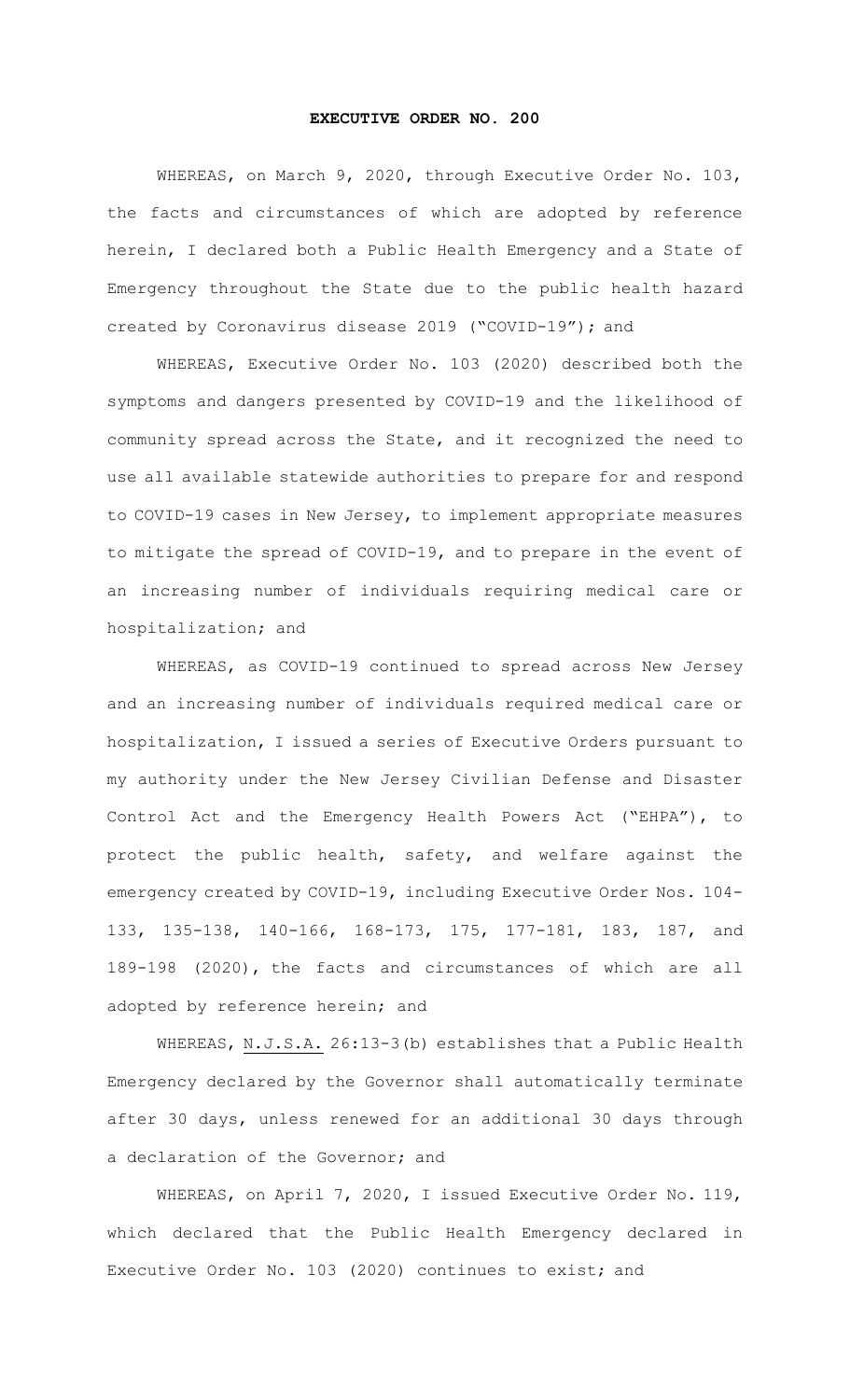WHEREAS, on May 6, 2020, I issued Executive Order No. 138, which declared that the Public Health Emergency declared in Executive Order No. 103 (2020) continues to exist; and

WHEREAS, on June 4, 2020, I issued Executive Order No. 151, which declared that the Public Health Emergency declared in Executive Order No. 103 (2020) continues to exist; and

WHEREAS, on July 2, 2020, I issued Executive Order No. 162, which declared that the Public Health Emergency declared in Executive Order No. 103 (2020) continues to exist; and

WHEREAS, on August 1, 2020, I issued Executive Order No. 171, which declared that the Public Health Emergency declared in Executive Order No. 103 (2020) continues to exist; and

WHEREAS, on August 27, 2020, I issued Executive Order No. 181, which declared that the Public Health Emergency declared in Executive Order No. 103 (2020) continues to exist; and

WHEREAS, on September 25, 2020, I issued Executive Order No. 186, which declared that the Public Health Emergency declared in Executive Order No. 103 (2020) continues to exist; and

WHEREAS, on October 24, 2020, I issued Executive Order No. 191, which declared that the Public Health Emergency declared in Executive Order No. 103 (2020) continues to exist; and

WHEREAS, through Executive Order Nos. 119, 138, 151, 162, 171, 181, 186, and 191 (2020), I declared that all Executive Orders and Administrative Orders adopted in whole or in part in response to the COVID-19 Public Health Emergency remained in full force and effect; and

WHEREAS, due to the significant emergency measures the State has taken in response to COVID-19, there was a decrease in the rate of reported new cases of COVID-19 in New Jersey, in the total number of individuals being admitted to hospitals for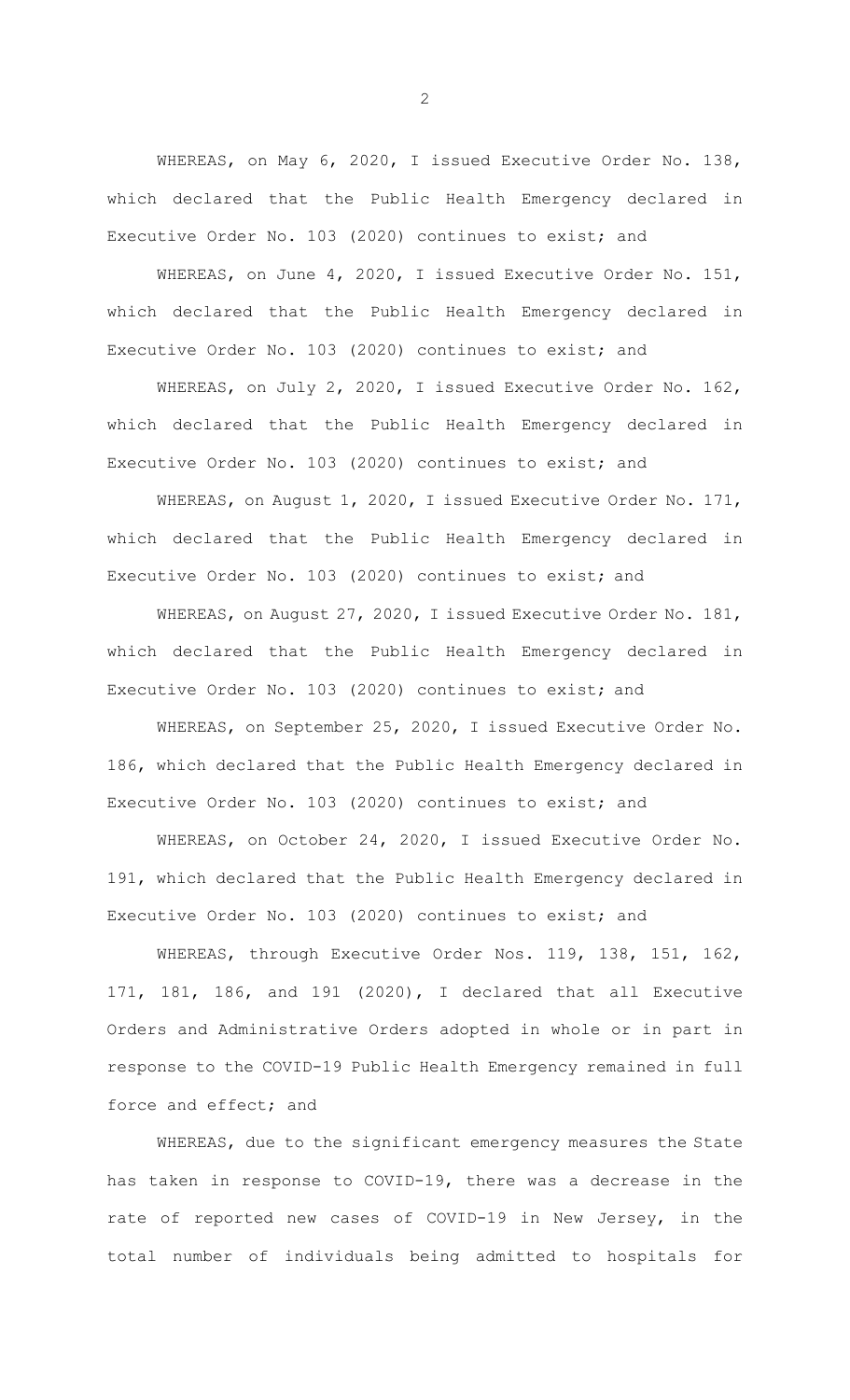COVID-19, and in the rate of reproduction for COVID-19 infections in New Jersey; and

WHEREAS, given the progress the State had made based on these emergency measures and after consultation with officials from the Department of Health ("DOH"), I announced a multi-stage New Jersey's Road Back Plan (the "Plan") for the methodical and strategic reopening of businesses and activities based on scientific data and metrics concerning the level of disease transmission risk and essential classification; and

WHEREAS, in line with the Plan, the State had been able to relax a number of restrictions, each time tailored to the relative risk the activity presents, and additional restrictions on outdoor and indoor recreational and entertainment businesses were lifted over the past several months; and

WHEREAS, the fact that the spread of COVID-19 had been limited by the State's emergency measures did not in any way suggest that the ongoing Public Health Emergency had dissipated, because absent social distancing measures, public health experts anticipated that the spread of COVID-19 would again significantly increase; and

WHEREAS, since the Public Health Emergency was renewed on October 24, 2020, at which time there were over 225,430 positive cases of COVID-19 in New Jersey, the COVID-19 outbreak has continued to present a public health hazard in New Jersey, in the region, and across the United States; and

WHEREAS, as of November 22, 2020, according to the World Health Organization, there were over 57,639,631 confirmed cases of COVID-19 worldwide, with over 1,373,294 of those cases having resulted in death; and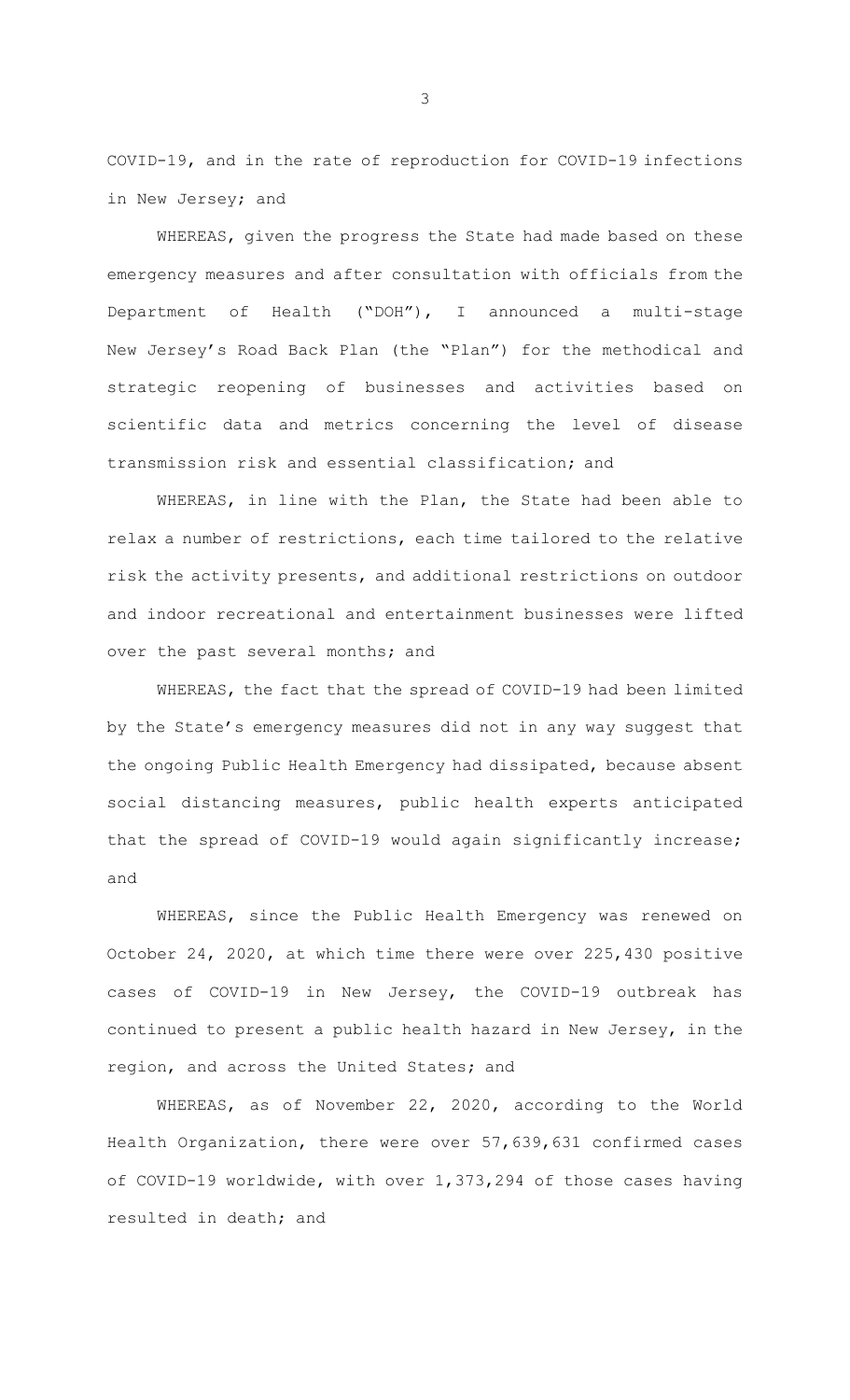WHEREAS, as of November 21, 2020, according to the Centers for Disease Control and Prevention (CDC), there were over 11,843,490 confirmed cases of COVID-19 in the United States, with over 253,600 of those cases having resulted in death; and

WHEREAS, as of November 21, 2020, there were over 302,039 positive cases of COVID-19 in New Jersey, with at least 14,934 of those cases having resulted in death; and

WHEREAS, there have been positive cases of COVID-19 in every county in New Jersey, and there have been deaths relating to COVID-19 in every county in New Jersey; and

WHEREAS, the State has experienced significant upticks in the rate of reported new cases across all counties, demonstrating the need for many of the State's current measures to remain in place, both to reduce additional new infections and to save lives; and

WHEREAS, the renewal of the declaration of the ongoing Public Health Emergency is necessary to allow the State to continue with the Plan to allow for the methodical and strategic reopening of the State, consistent with the State's authority under the EHPA; and

WHEREAS, the renewal of the declaration of the ongoing Public Health Emergency is also necessary to ensure that the State can swiftly respond to take all appropriate actions should the rate of reported new cases of COVID-19 in New Jersey, number of individuals being admitted to hospitals for COVID-19, or rate of reproduction for COVID-19 infections in New Jersey continue to increase, as we are now seeing in numerous states across the country; and

WHEREAS, the spread of COVID-19 has greatly strained the resources and capabilities of county and municipal governments, including public health agencies, that provide essential services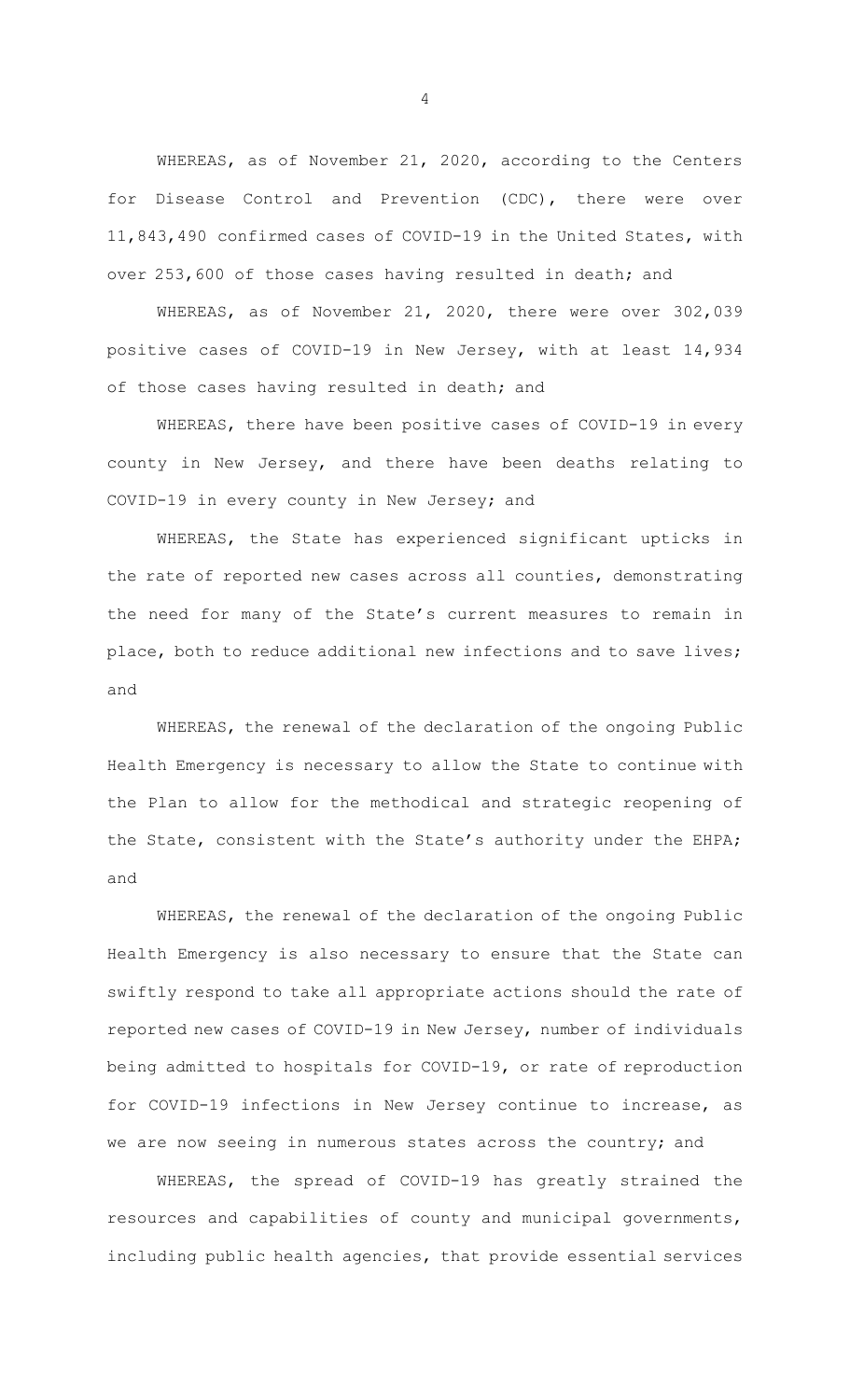for containing and mitigating the spread of contagious diseases, and the situation is too large in scope to be handled entirely by the normal county and municipal operating services; and

WHEREAS, the facts as set forth above and in consultation with the Commissioner of DOH confirm that the spread of COVID-19 in New Jersey constitutes an ongoing public health hazard that threatens and presently endangers the health, safety, and welfare of the residents of one or more municipalities or counties of the State, and it is necessary and appropriate to take action against this public health hazard to protect and maintain the health, safety, and welfare of New Jersey residents and visitors; and

WHEREAS, the facts as set forth above and in consultation with the Commissioner of DOH confirm that there exists a Public Health Emergency in the State; and

WHEREAS, the Constitution and statutes of the State of New Jersey, particularly the provisions of N.J.S.A. 26:13-1 et seq., N.J.S.A. App. A: 9-33 et seq., N.J.S.A. 38A:3-6.1, and N.J.S.A. 38A:2-4 and all amendments and supplements thereto, confer upon the Governor of the State of New Jersey certain emergency powers, which I have invoked;

NOW, THEREFORE, I, PHILIP D. MURPHY, Governor of the State of New Jersey, by virtue of the authority vested in me by the Constitution and by the Statutes of this State, do hereby DECLARE and PROCLAIM that the Public Health Emergency declared in Executive Order No. 103 (2020) pursuant to the EHPA, N.J.S.A. 26:13-1, et seq., continues to exist throughout the State of New Jersey, and I hereby ORDER and DIRECT: